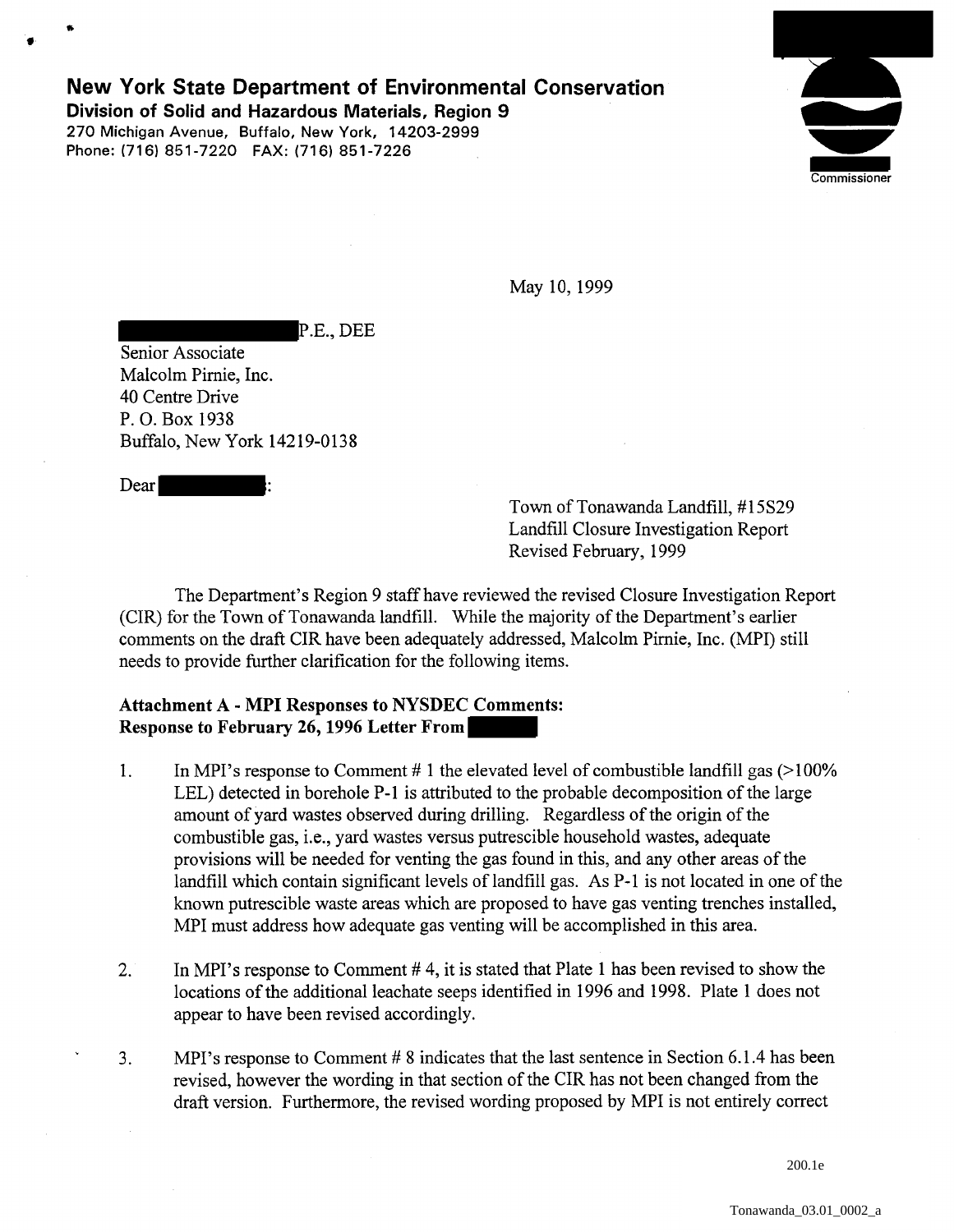as the data in Table 5-1 of the CIR indicates that positive, although very low readings, (1 %-3% LEL) of combustible gas were detected at several locations along the northern boundary of the landfill. Please correct the statements in Section 6.1.4 to reflect the actual data obtained during the soil gas surveys.

### **Response to April26, 1996 Letter From**

- 4. In response to Comment #40 MPI states that existing piezometers P-1 through P-4 will be retained to monitor leachate levels and the effectiveness of the capping in reducing the leachate mound. However, Figure 1 in the Work Plan for Characterization of Leachate, dated February 1999, shows piezometers P-1, P-3 and P-4 as being vandalized and obstructed. Are these sampling points still available or do they need to be replaced?
- 5. Please provide a map which shows the locations of the combustible gas monitoring points, G-1 through G-28 as listed in Table 2.

## **Closure Investigation Report**

- 6. Figure 5-1 contained in the Department's copy of the report does not show the entire landfill area. It is obvious that only part of the map was copied during the reproduction of the report. Please provide the entire figure.
- 7. The first sentence in the second paragraph of Section 5 .2.2 is incomplete. Please clarify which landfill area is referred to in this statement.
- 8. Regarding Section 6.1.4, please see comment # 3 above.

#### **Conceptual Closure Plan**

- 9. On Figure 6-1 please clarify that the leachate collection trench proposed to be installed along the northwestern property line will be extended as far to the east as required to eliminate the potential for landfill gas to migrate to offsite residences or other buildings.
- 10. Regarding the conceptual plan to remove the majority of the waste/fill on the NMPC property, it is stated that excavation will proceed "until all visual signs of waste/fill have been removed." It is likely that some sampling and analysis of the soils remaining at the bottom of the excavation will be needed to verify that no waste or contamination is left in place. The closure plan will need to address this issue.
- 11. It is stated that much of the soil materials required for construction of the landfill cover system will be mined from the "Mud Flats" area located to the south of the landfill. It should be noted that the Radiological Human Health Assessment Technical Memorandum issued by the US Army Corps of Engineers in February 1999, has identified an area in the western most part of the Mud Flats in which elevated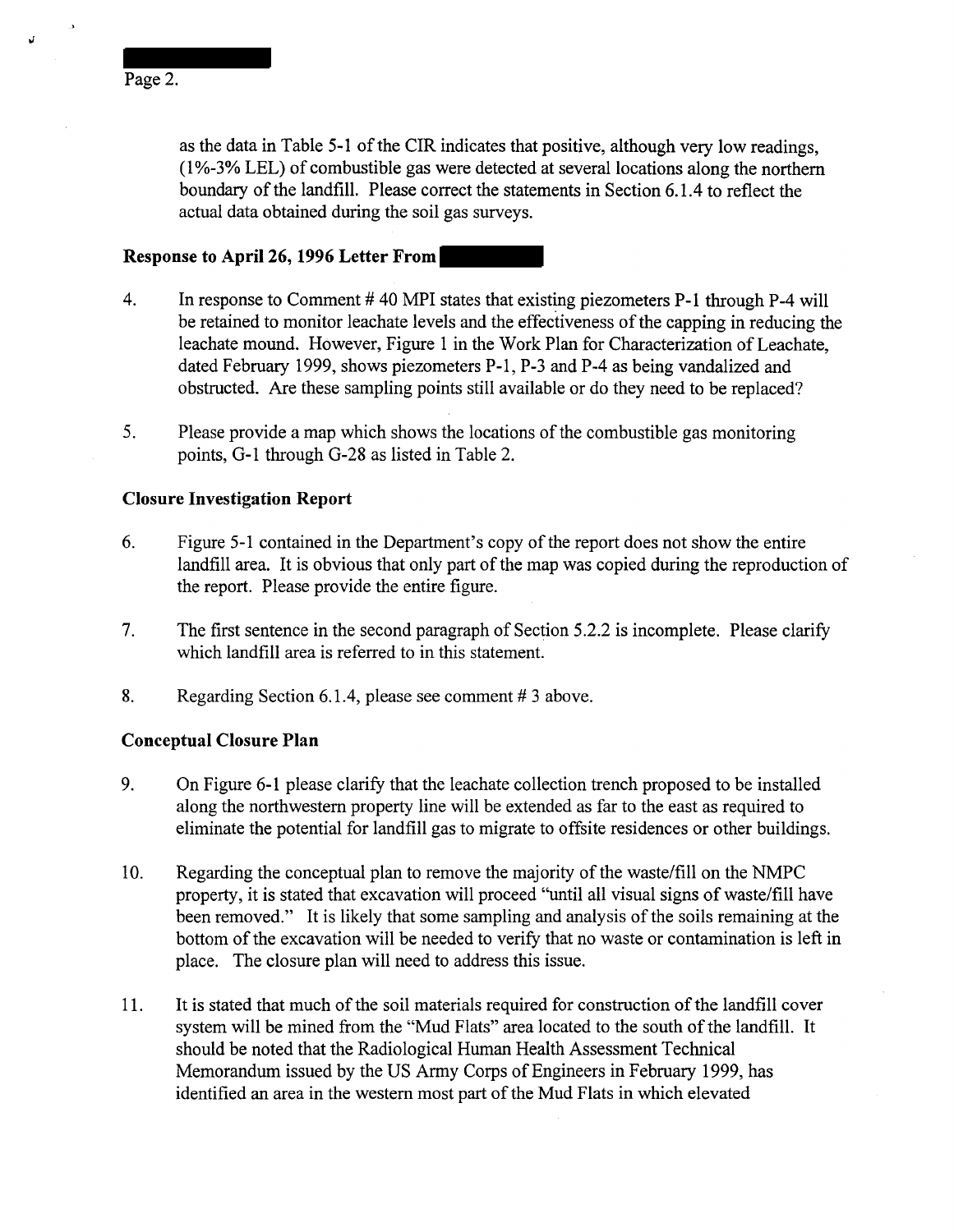page 3.

radioactivity levels have been detected. Any soils excavation work in this area must address all potential environmental and human health concerns related to the soils radioactivity. Furthermore, if the Town of Tonawanda and/or the US Army Corps of Engineers has any intention of removing these soils from the Mud Flats and placing them in the landfill for consolidation prior to closure, this issue must be addressed as soon as possible in order to not impact the closure schedule.

- 12. As was discussed during our July 28, 1998 meeting, Figure 6-4, Gas Venting Details was to be corrected to show the gas venting trench extending a minimum of 5'-0" into the waste, not the 1'-0" as shown. Also as discussed previously, the typical gas vent detail should be revised to clarify how gas will be vented at the top of the riser pipe. Additionally, upon further review of this detail, it is apparent that the proposed design incorporating a grated cover will allow the infiltration of rainwater through the venting gravel and into the waste. MPI must modify the design to not allow water to seep through the vent by installing some type of impermeable cutoff within the catch basin.
- 13. Please provide some additional discussion on how the perimeter leachate collection system will be designed to also function for landfill gas venting. For example, will there be gas vent risers installed within the collection trench and what will be the depth of the trench? The trench should be keyed into the seasonal low groundwater table, bedrock layer or first layer of impermeable soils as required by  $360-2.15(f)(1)$ . MPI should provide a preliminary, typical detail drawing for the proposed leachate collection/gas venting trench system at this time.
- 14. Also as discussed at our July 28, 1998 meeting, the conceptual post closure monitoring program must include provisions for the long term monitoring of explosive gas as required by  $360 - 2.15(k)(4)$ .

# **Appendix I- Variance Justification Letter**

- 15. On page 2 please correct the second reference to the Part 360 subsections to read  $360-2.13(r)(2)(iii)$ , instead of  $360-2.13(q)(2)(iii)$ , since the proposed barrier layer consists of a geomembrane.
- 16. Please discuss the potential for landfill gas to migrate along preferential pathways such as underground utility lines and how the conceptual closure design will deal with this issue. This is especially critical for the ECWA pipeline ROW in which waste materials will remain following the landfill closure. All other underground utility lines, if any exist in the immediate vicinity of the landfill, must be identified and addressed accordingly.
- 17. Regarding the combined functions of the leachate collection/landfill gas venting system, please see comment  $# 13$ , above.